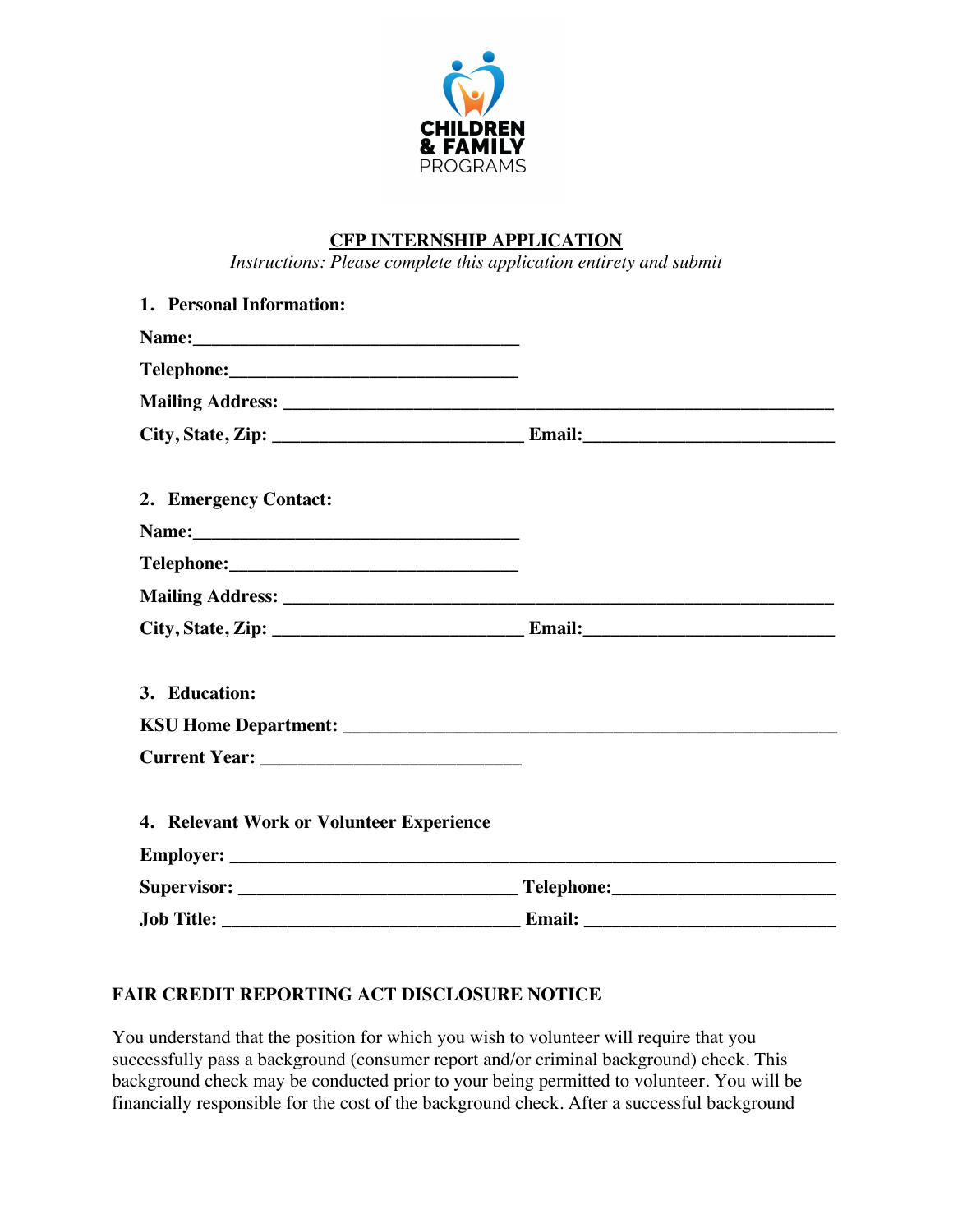(consumer report and/or criminal background) check is received, a report date will be scheduled. The report may include information bearing on your credit worthiness, credit standing, credit capacity, character, general reputation, personal characteristics, and/or your mode of living. Information obtained in consumer reports may include criminal background information, motor vehicle driving history, prior employment, military service, credit history, and educational records. This report will be obtained for internship service purposes only.

By signing below you are indicating your authorization for Kennesaw State University and/or its agents to conduct a background record check and obtain a consumer report in conjunction with

your application to volunteer/intern at Kennesaw State University. In the event that KSU considers any information in the consumer report when making an adverse volunteer servicesrelated decision affecting you, you are entitled to request information regarding the consumer reporting agency, a copy of the consumer report and a copy of your rights under the Fair Credit Reporting Act (FCRA)

You must voluntarily authorize Kennesaw State University and/or its agents to conduct a background record check in connection with your application for providing services and, if engaged, at any time during your internship with KSU. You will specifically authorize KSU to obtain consumer reports from consumer reporting agencies and consent to the release of such information to KSU, investigators, human resources staff, and other authorized employees.

# **Code of Contact**

### **Appropriate Conduct for Interns**

Interns are expected to conduct themselves in a professional manner. Appropriate processional behavior is outlined below:

- 1. Interns will treat consumers, staff, and colleagues with dignity and kindness.
- 2. Interns will be honest honorable in all encounters, principles, intentions, and actions with all colleagues and others they encounter.
- 3. Interns will uphold and comply with all ethical and legal standards that apply to the University, the American Psychological Association, HIPPA Act of 1996, and other professional organizations.
- 4. Interns will respect the privacy and confidentiality of consumers and their protected health information such as is contained in their intake and/or medical record while in clinical and public areas.
- 5. All verbal, nonverbal, and written communication will be conducted in a mutually respectful manner.
- 6. All CFP constituents regardless of his/her status must be accompanied by a Staff member at all times while visiting the CFP.
- 7. As representatives of the CFP, all interns are expected to convey a professional demeanor in their dress and appearance.